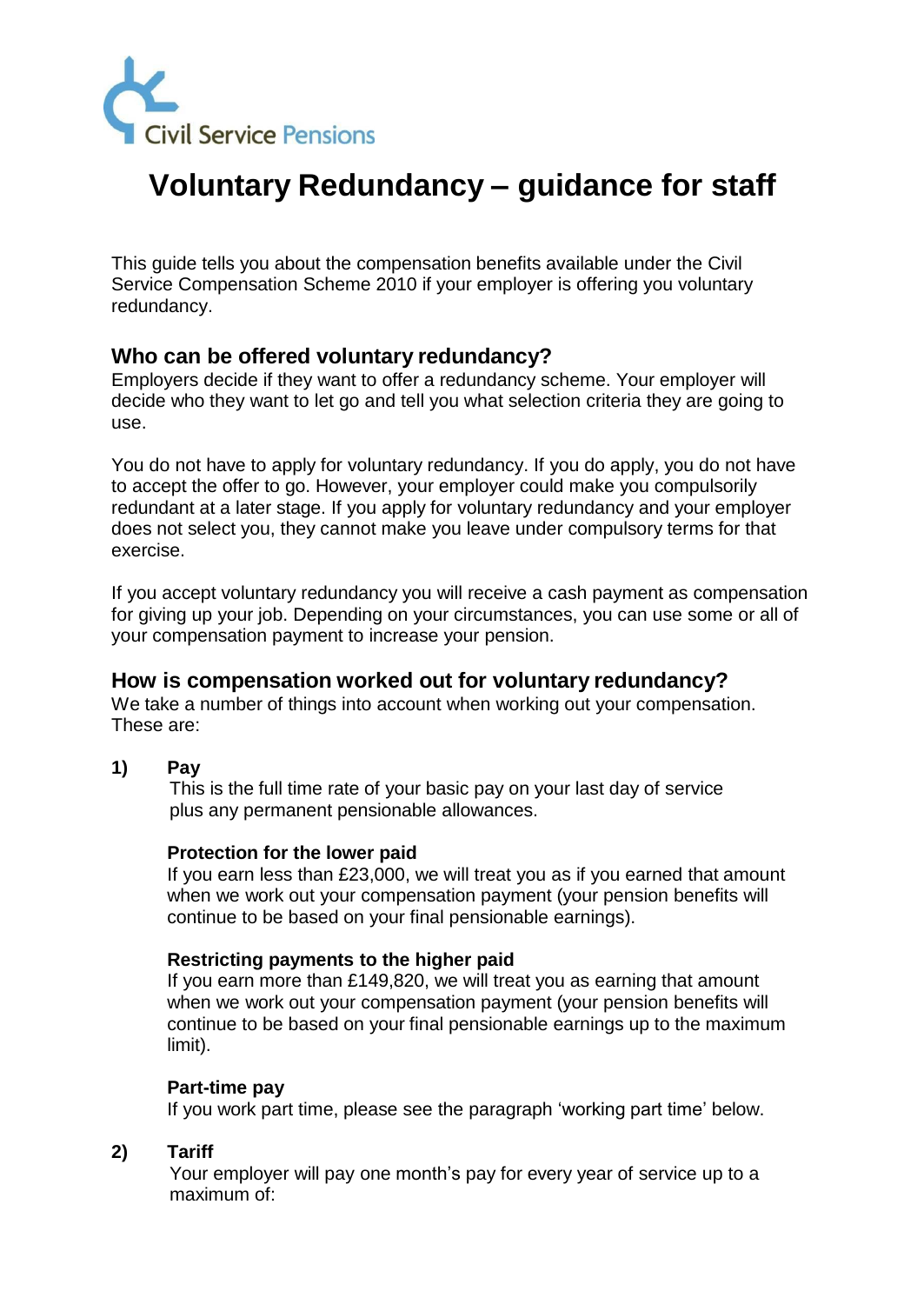

•21 months for those under scheme pension age\*, or •six months for those over scheme pension age.

\*The compensation payment is reduced if you are near to scheme pension age. This is known as tapering (see Appendix A for details). The maximum number of months' pay you can receive will be the lesser of:

• the normal maximum for those under scheme pension age, and

• the number of months you have to scheme pension age plus six months. (Part months will be rounded to the nearest full month.)

Whether or not tapering will apply to you depends on your scheme pension age, how old you are and how many years' service you have. There is an example in Appendix A which will give you an idea of how tapering works.

# **3) Years of service**

We will base your compensation payment on your current service (service with previous Civil Service employers will count if there has been no break in service or a break of no more than 28 days). We use decimal years and days to work out your compensation, for example:

11 years 200 days  $= 11$ 

 $+ (200/365) = 11.5479$  years

Current service does not include:

- any added years or added pension that you are buying in the Civil Service pension scheme,
- any pension benefits you have transferred into the Civil Service pension scheme from a former job, or
- any earlier periods of pensionable service that you have built up in the Civil Service pension scheme before beginning your current employment.

If you work part time, please see the paragraph 'working part time' below.

# **How do my personal circumstances impact on my compensation payment?**

# **Fixed-term employees**

If you are employed for a fixed term, you will normally receive the same compensation payment on voluntary redundancy as a permanent employee with the same pay and service, but this depends on the terms of your contract.

# **Working part time**

If you work part time, your service will be based on your actual hours worked and full time equivalent pay. If you have worked part time in the last three years, the maximum number of months' pay you can receive may be restricted proportionately by comparing your service with what it would have been if you had worked full time throughout.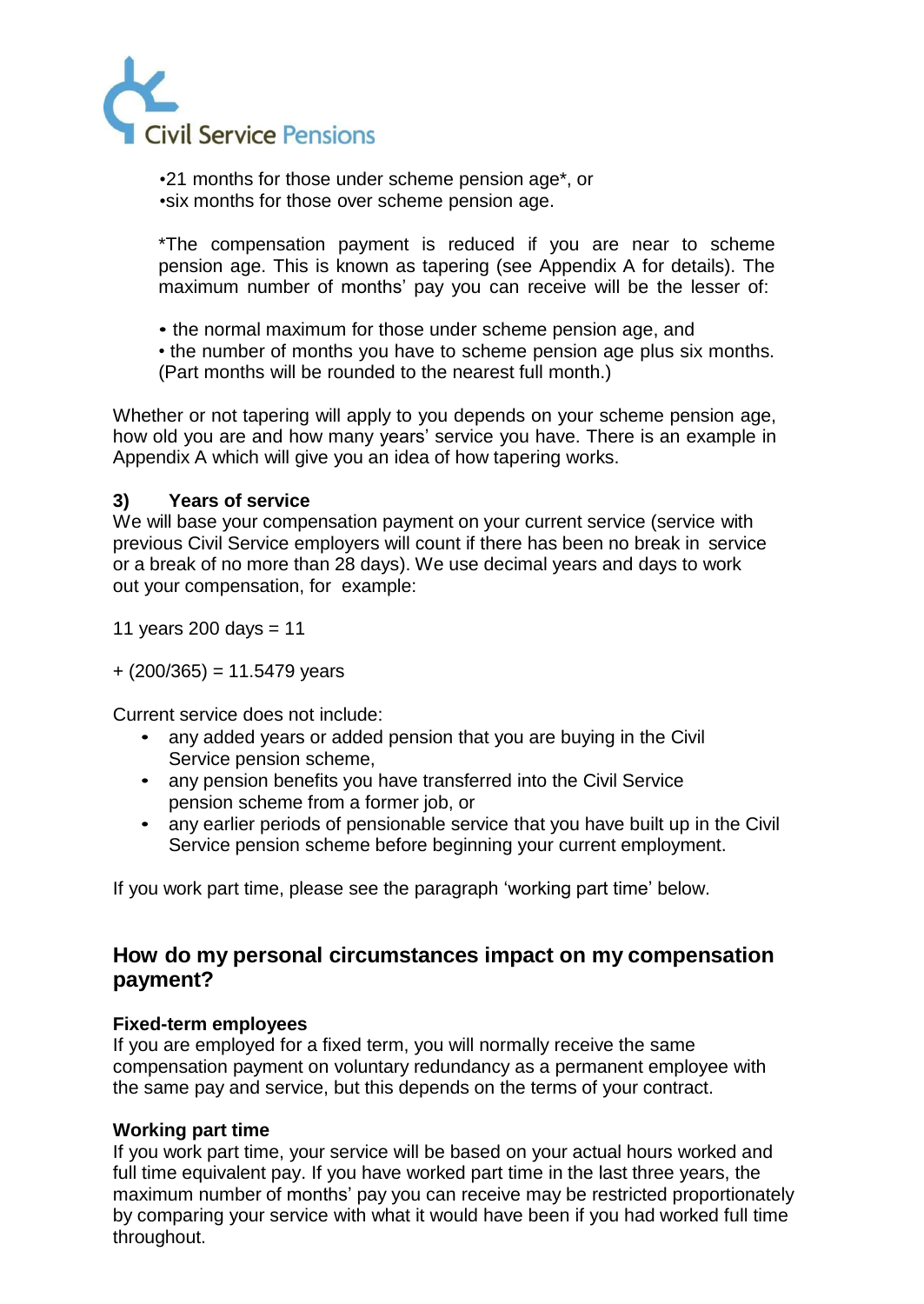

Tapering will also apply to part time workers, but again will be calculated proportionately. See Example 9 in Appendix A.

### **Pre-fresh start prison officers**

Pre-fresh start prison officers, who leave on voluntary redundancy before age 55, have a scheme pension age of 60 for the purposes of tapering.

#### **Exit after partial retirement or formal retirement**

We'll use the whole of your current continuous service (both before and after partial or formal retirement) to calculate your compensation payment. This is subject to the limits according to your age or any part time service.

If you have retired and been re-employed, your compensation will include only the service from the date of your re-employment.

#### **Reserved rights**

Some people who have remained in continuous employment since before April 1987 have pre-1987 'reserved rights'. They were in post on 1 April 1987 under age 40 and in a mobile grade. If you are still under 50 on your last day of service you will receive 40% of the reserved rights amount.

The amounts will be worked out using the pay and service at 21 December 2010 and adjusted to take account of inflation during the period up to the last day of service.

If you would get a better result under the standard 2010 terms, we will pay you that instead.

# **Pension options**

#### **Can I take my pension instead of a cash payment?** If you are:

- a member of the Civil Service pension scheme, and
- have at least two years' qualifying service, and
- are over your **minimum** scheme pension age, (50 if you joined the scheme before 6 April 2006, 55 if you joined after)

you can take your pension early. Normally, if you take your pension before your scheme pension age, we will reduce it because you will be receiving it over a longer period. However, you can put your compensation payment towards the cost of buying out this reduction.

If you choose to do this, your compensation payment may not be enough to meet the full cost of buying out the reduction to your pension for the current period of service.

If this is the case, your employer will top up the payment to buy out any remaining reduction. The employer top up will apply to pension for current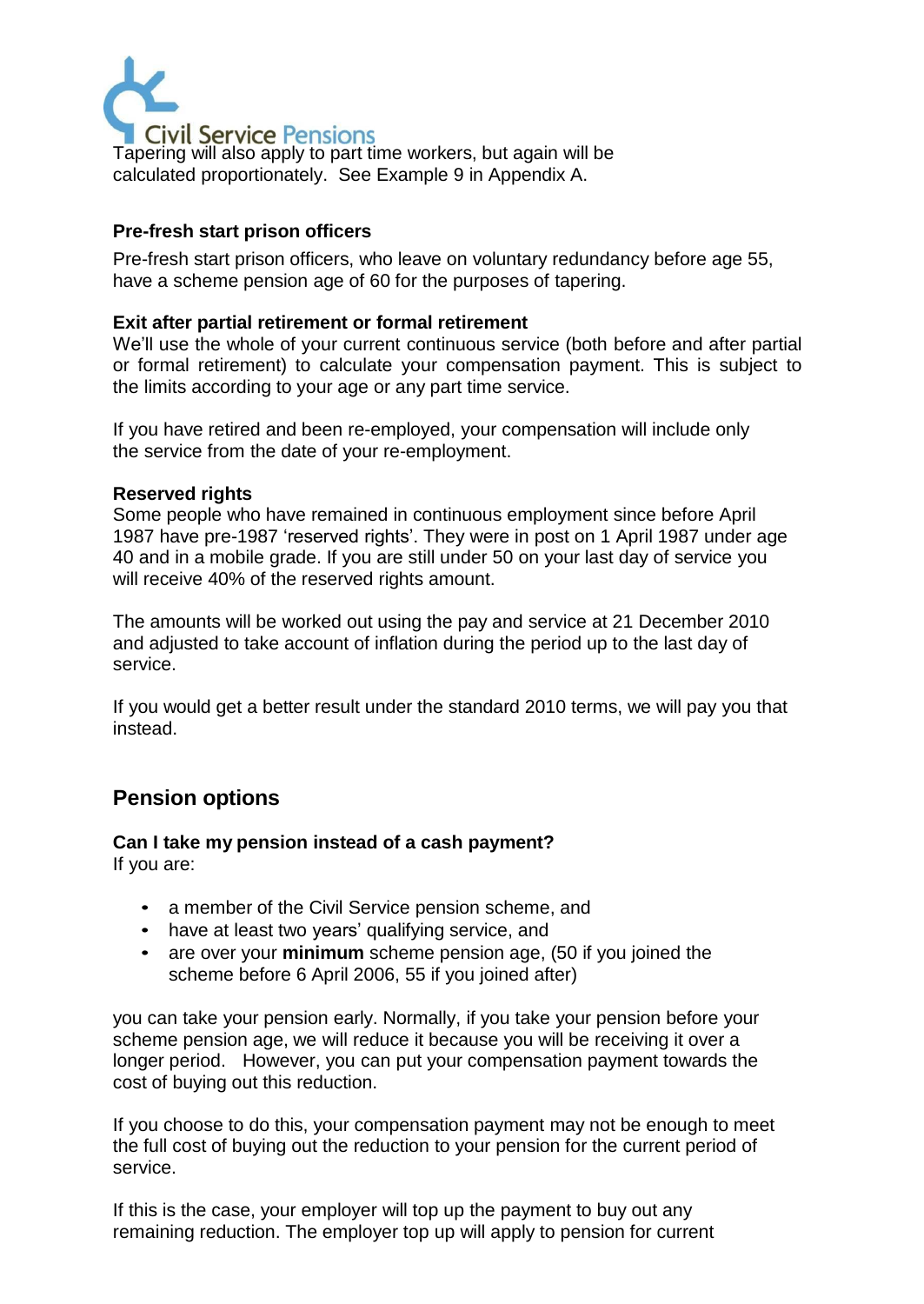

service only (on the service on which your compensation payment is based).

If the compensation payment is more than the cost of the buyout, you will be paid the remainder of the payment at the time you leave.

If you have any service that does not count towards your compensation payment, you can also take the related pension benefits early on a reduced basis. You can buy out the reduction, although your employer will not provide any top up. You will have the option to do this at the time of leaving, or later at any time up to scheme pension age if you choose not to take your pension benefits at the time you leave. If you do not take these benefits at the time you leave, they will be preserved for payment at your scheme pension age. Please note that:

- if you have a minimum scheme pension age of 50, and
- you leave on voluntary redundancy before age 55, and
- opt to take your pension

current tax rules mean that you must also take any pension based on service that does not count towards your compensation payment at the same time as you take your main benefits.

If your pension is reduced for early payment, it must be more than what is known as Guaranteed Minimum Pension. If it is not, the Scheme Administrator will advise you.

#### **Can I take my pension and get my compensation paid as cash payment?**

If you are over your **minimum** scheme pension age (see above), you can take your pension, reduced for early payment, and receive your compensation as a cash payment. Alternatively, you can buy out the reduction using your own money (rather than your compensation payment). If you want to do this you must buy out the full reduction on all your service.

You cannot use your pension lump sum to buy out the reduction to your pension.

#### **What happens if I have not qualified for a pension?**

You will receive a refund of your pension contributions, less a deduction for tax. As an alternative to this, you can choose to transfer the notional value of your pension to a recognised pension scheme. See your scheme booklet on the Civil Service Pensions website for more information: [www.civilservicepensionscheme.org.uk](http://www.civilservicepensionscheme.org.uk/)

#### **What if I am over scheme pension age?**

You can receive your compensation payment and we will pay you your pension immediately, or you can use some or all of your compensation payment to buy added pension for immediate payment.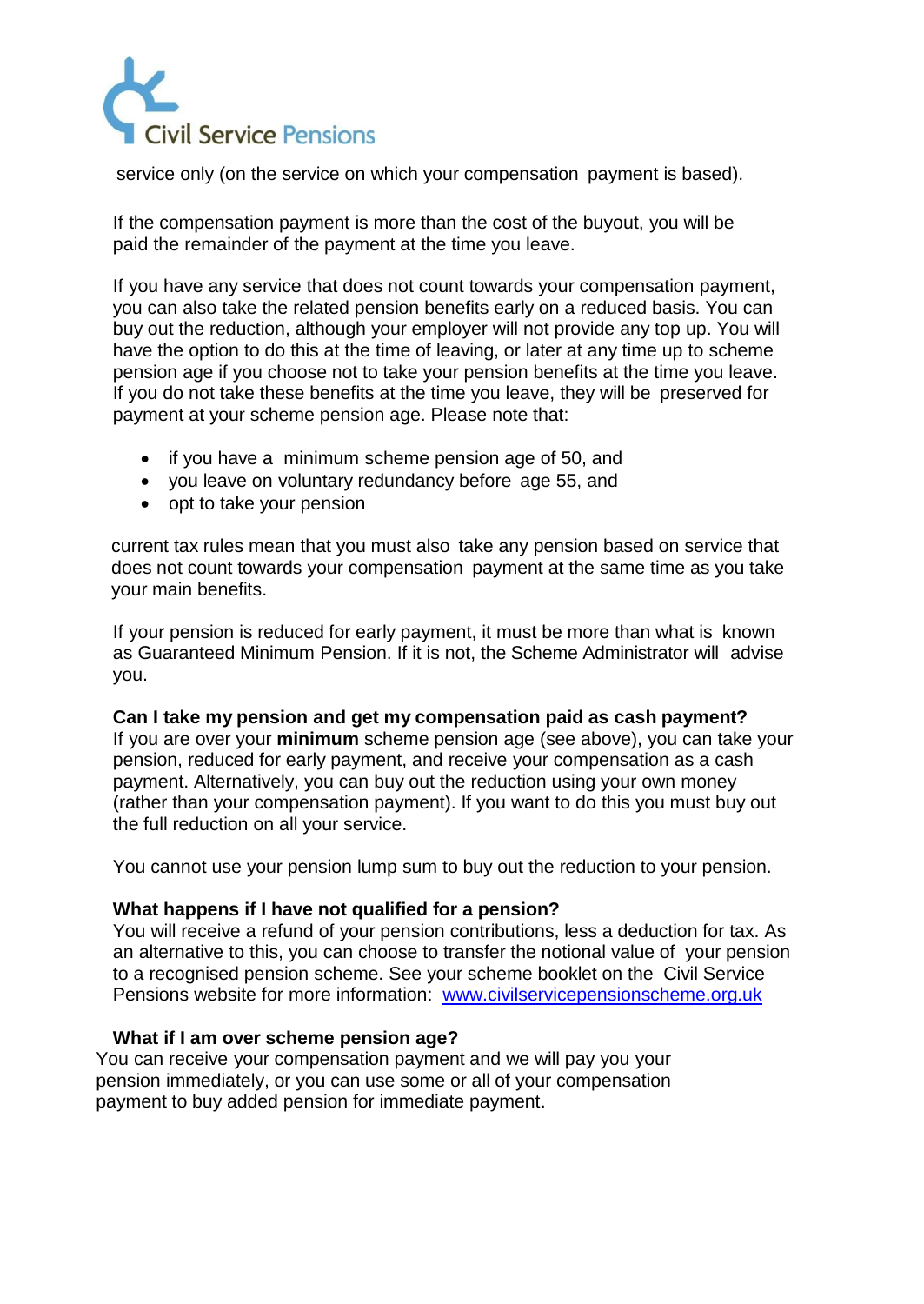

# **Other information**

#### **Notice**

You will be entitled to three months' notice. The date of your departure will be decided in discussion with your employer. Your notice period will begin when you sign the agreement to depart. If your leaving date is before the three months from that date, your employer must pay you compensation In Lieu Of Notice (CILON) on the balance. The CILON payment will be paid through the payroll. Tax and National Insurance Contributions will apply to this payment.

#### **Buying added pension**

If you have qualified for a pension, you can buy added pension when you leave. You can use some or all of your compensation payment to do this. If you are interested, you can use the added pension calculator in the Member Calculators section on the Civil Service Pensions website[:](http://www.civilservicepensionscheme.org.uk/members/member-calculators/)

[www.civilservicepensionscheme.org.uk/members/member-calculators/](http://www.civilservicepensionscheme.org.uk/members/member-calculators/) to see how much you would like to spend, and how much pension it will buy for you.

Added Pension is subject to the Annual Allowance and Lifetime Allowance tax legislation.

#### **Civil Service Additional Voluntary Contributions Scheme (CSAVCS)**

You should consider what action, if any, you would like to take with your CSAVC if you hold one.

#### **Tax**

Under current tax law, the first £30,000 of a compensation payment will be tax-free. Normal tax rules will apply to payments in excess of this.

Normal tax rules will apply to CILON payments (and to your pension if in payment). National Insurance will also apply to CILON payments.

If you have any further questions concerning your tax position, please contact your local tax office.

#### **Re-employment**

If you are re-employed in an organisation covered by the Civil Service pension and compensation arrangements within 28 days of leaving your current employer, your compensation will be cancelled and your service will be treated as continuous. You will have to repay the **full** compensation amount.

If you are re-employed in an organisation covered by the Civil Service pension and compensation arrangements outside the 28 day period, but within the lesser of:

- a) six months, and
- b) the notional period of the compensation payment

you will have to pay back the compensation payment pro-rata.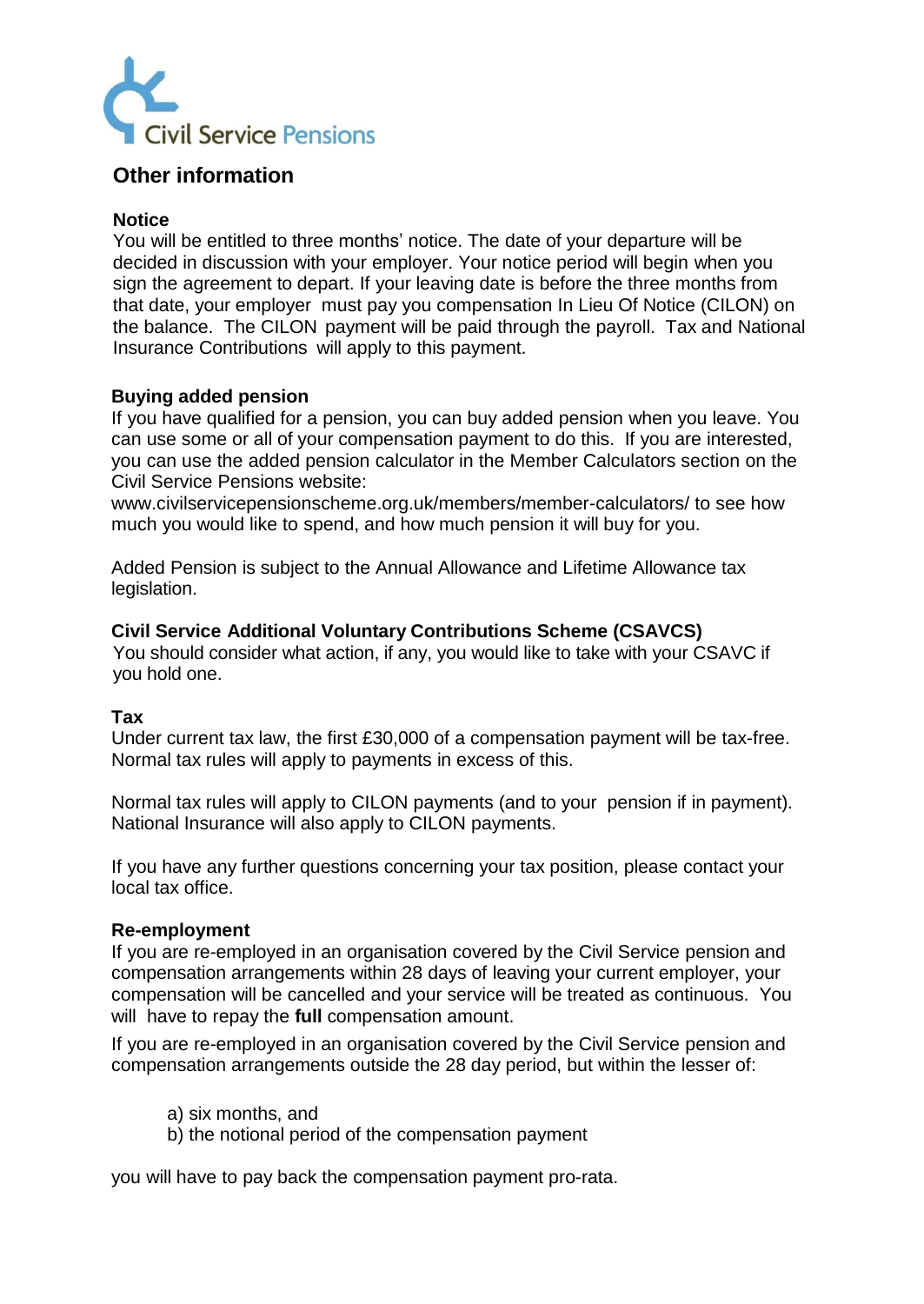

The repayment will be reduced in cases where the new employment is at a lower salary level than before.

If you have taken your compensation in the form of pension, the repayment is based on the compensation payment that would otherwise have been paid.

If you have taken your PCSPS pension on leaving, it may be subject to abatement on re-employment.

This guidance does not cover every aspect of the Civil Service Compensation Scheme. Full details are contained only in the rules, which are the legal basis of the scheme.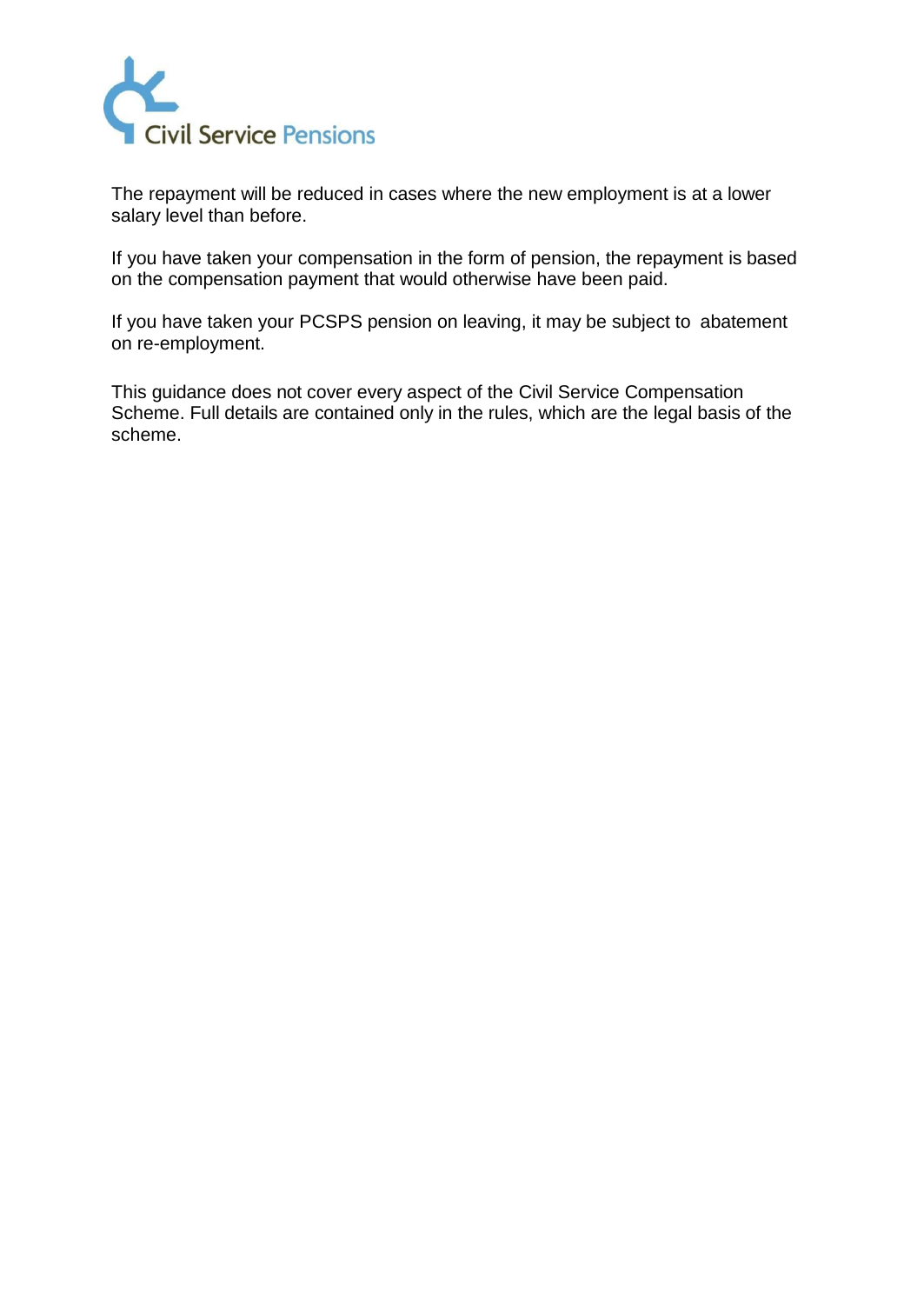

# **Appendix A**

# **Examples of calculations**

# **Example 1 – Full-time worker**

Joe works full time. He earns £40,000pa and has 15 years' service. Joe would receive a payment of £50,000 (15 x £40,000/12).

# **Example 2 – Full-time worker (with maximum number of months' tariff applied)**

Hamish works full time. He earns £30,000pa and has 30 years' service. Even though Hamish has 30 years' service, his redundancy payment is capped at 21 months' pay. Hamish's redundancy payment is worked out as  $21 \times £30,000/12 =$ £52,500.

#### **Example 3 - Part-time worker – service only**

Mary worked full time for three years. Her conditioned hours were 36. She then reduced her hours to 29 a week for the next five years.

Mary's service is based on her actual hours worked therefore  $3 + (5x29/36) = 7.0278$ years rounded to the nearest whole day (by multiplying .0278 by 365) = 7 years 10 days reckonable service.

#### **Example 4 – Part-time worker (lower paid and with uncapped service)**

Jenny works part time and earns £10,000pa for a 2.5-day week (0.5). Jenny's fulltime rate of pay is therefore £20,000 so her compensation will reflect the deemed minimum full-time pay of £23,000. Jenny has a total of seven years' current service and she has built this up over 14 years.

Jenny's voluntary redundancy compensation is worked out as the lesser of:

- Unlimited compensation:  $7 \times \text{\pounds}23,000/12 = \text{\pounds}13,416.67$
- Scaled maximum compensation:  $21 \times (£23,000/12) \times 7/14 = £20,125$

Jenny will receive £13,416.67

#### **Example 5 – Worker over scheme pension age**

David is 63 and is a member of the **premium** pension scheme. David earns £24,000 a year and he has eight years' service. He will receive a payment of £12,000 (6 x £24,000/12). David's pension (and any pension commencement lump sum he chooses to take) will come into payment immediately after his last day of service.

#### **Example 6 – Protection for the lower paid**

Jane works full time. She earns £15,000 and has 20 years' service. If Jane opts for voluntary redundancy she will receive a payment based on the deemed minimum of £23,000. This is a payment of £38,333.33, calculated as 20 x £23,000/12. If Jane does not volunteer but is dismissed as compulsorily redundant, her payment will be £23,000. This is calculated as 12 x £23,000/12. If Jane is close to scheme pension age she might choose to take her pension and use some or all of her payment to offset the early payment reduction that would otherwise apply.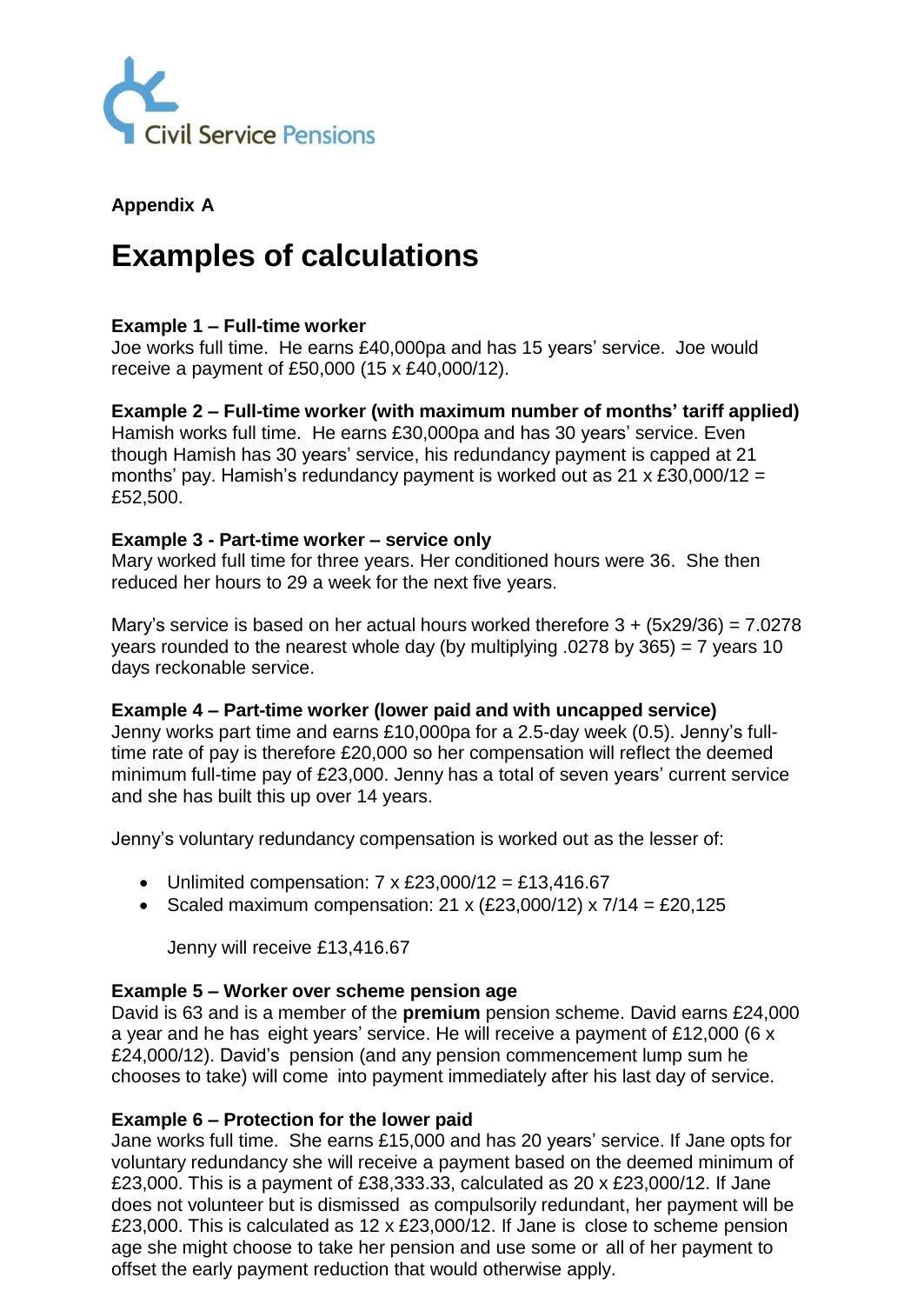

# **Example 7 – Early access to pension**

Kirsty is aged 56 and is a member of the **classic** pension scheme. As Kirsty is over her minimum scheme pension age, Kirsty can choose to receive her pension (and lump sum) immediately without reduction (even if this costs more than the compensation payment she would have received). Kirsty does not have to take an immediate pension. She can take a compensation payment under the terms of the voluntary redundancy scheme and leave her pension (and associated pension commencement lump sum) preserved for payment at scheme pension age (60), or take her pension reduced for early payment.

# **Example 8 – Tapering (full-time worker)**

Bernard leaves on voluntary redundancy on 30 June. He will reach 60 (his scheme pension age) on the following 3 March (in 8 months and 3 days).

Bernard has 32 years' service and his pay is £24,000pa. Bernard will receive the lesser of:

- The normal maximum  $(21 \times \text{\pounds}24,000 / 12) = \text{\pounds}42,000$
- X months' pay where  $X = 8 + 6 = 14$ . This is 14 x £24,000/12 = £28,000

Bernard will receive £28,000

# **Example 9 – Tapering (lower-paid and part-time worker)**

Zilla leaves on voluntary redundancy on her 59<sup>th</sup> birthday. Zilla works part time (she is currently working three days a week or 0.6 as a decimal) and she is a member of the **premium** pension scheme.

Zilla has a total of eight years' service, built up over 11 years. Zilla's full-time equivalent pay rate is £20,000 so her compensation is based on the deemed minimum full-time rate of £23,000. Zilla's compensation calculation takes account of both the tapering and the part-time restrictions to maximum compensation.

Zilla's voluntary redundancy compensation is worked out as the lesser of:

- Unlimited compensation:  $8 \times \text{\pounds}23,000/12 = \text{\pounds}15,333.33$
- The normal maximum (scaled for part time):  $21 \times \text{\textsterling}23,000/12 \times \text{\textsterling}11 = \text{\textsterling}29,273$
- X months' pay where X:  $(12 \times 0.6) + (6 \times 8/11) = 12$  (rounded to nearest whole number). This is  $12 \times \text{\pounds}23,000/12 = \text{\pounds}23,000$

Zilla will receive £15,333.33

#### **Example 10 – Redundancy after partial retirement**

Caspar is aged 66. He took partial retirement a couple of years ago when he went part time. Caspar has total service of 43 years accumulated over 44 years and his full time equivalent rate of pay is £15,000. Caspar will receive compensation reflecting his entire service, not just the period after his partial retirement. Caspar's compensation will reflect the deemed minimum £23,000 and he will receive £11,238.64. This is calculated as 6 x £23,000/12 x 43/44 (or a payment worked out according to the statutory redundancy rules if this is greater).

#### **Example 11 – Using compensation to purchase added pension**

Henry asks his employer to pay all of his compensation payment into the pension scheme to buy added pension for him. The added pension increases Henry's pension by £1,000 a year. Henry's pension had increased in real terms during the year (as a result of his ongoing service and a small pay rise) by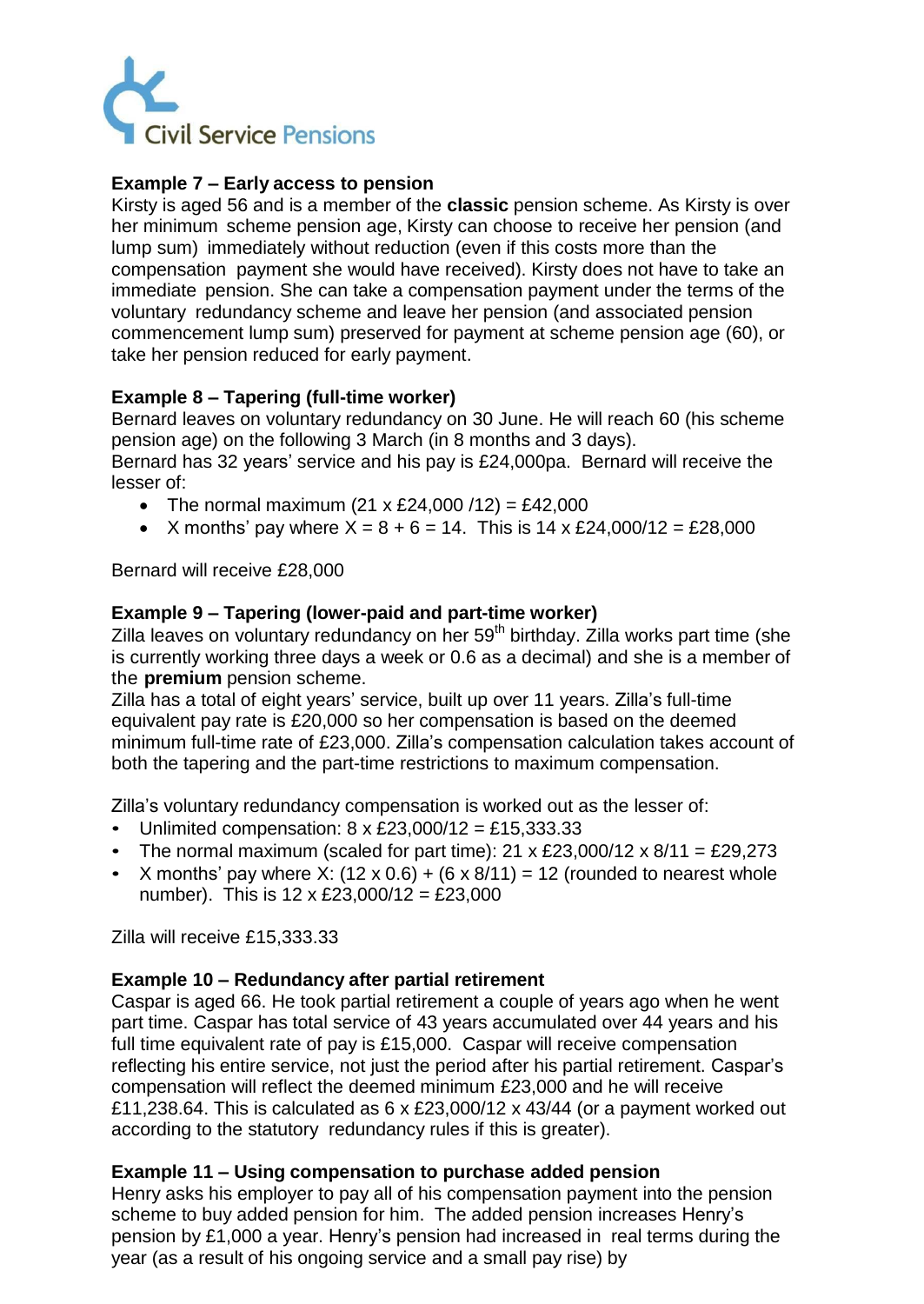

£500pa. In total, then, Henry's pension has increased by £1,500. Henry is in the **classic** pension scheme so his lump sum has also increased in real terms by £4,500.